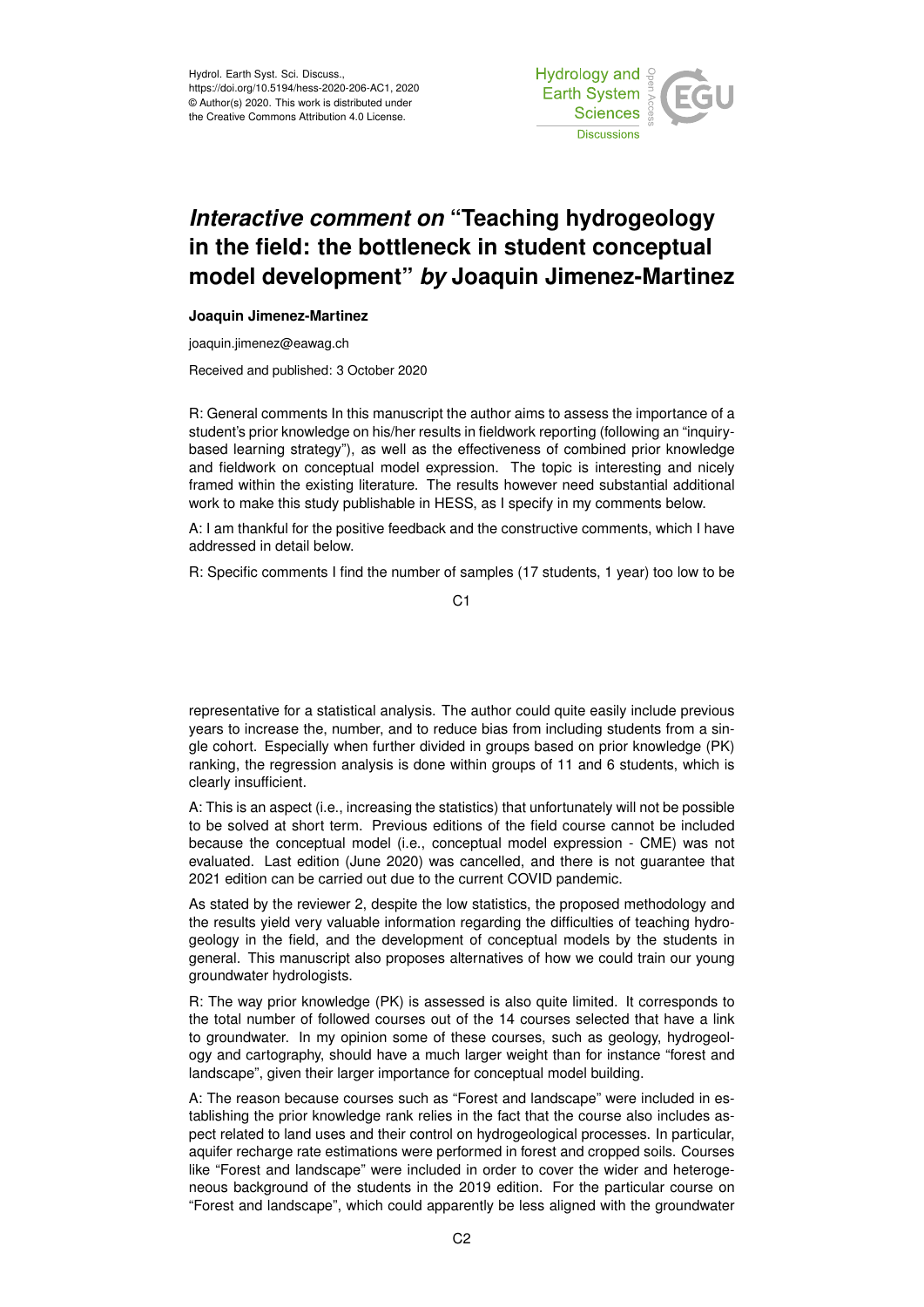field course, its exclusion would not change the rank and groups (see Table 1).

R: In addition, different ways of calculating this parameter and multiple ways of ranking (in two and three groups for instance, if a larger data set is used) should be tested to address uncertainty and evaluate the best approach. To give an example, in Table 1 student 8 has had only six courses and no geology, so I wonder if that student should not receive a low or intermediate PK rank. Student 15 has had more courses but also no geology. Student 10 has had five courses only, but they cover core subjects such as geology, hydrogeology, hydrology, hydraulics and GIS, which could allow that student to receive a high(er) PK rank.

A: The ranking in two groups was based on the methodology proposed by Sell et al. Journal of Geoscience Education (2006) and in the short number of students. I fully agree with the reviewer that a larger number of students (as mentioned in a previous comment) and the assignment of different weights to the courses would allow to address the uncertainty in the approach. While the proposed approach suggested by the reviewer would strength the analysis towards the appropriateness of the students' background, I consider the current approach (and due to the limited number of students) allows to highlight the heterogeneity found in students' background in the MSc Environmental Engineering studies at ETH Zurich, and most probably worldwide.

R: It is also not entirely clear if the Groundwater course (theory and modelling) corresponds to the Hydrogeology course. I assume not, as 16 out of 17 students followed hydrogeology, but only 76% followed the groundwater course. It is it not clear then why it is not part of the list of selected courses. In addition, why did only 76% follow the groundwater course? You could take this analysis a step further and integrate course marks into the analysis.

A: The Groundwater Field Course is a module of a larger annual course called Experimental and Computer Lab. To attend this module (Groundwater Field Course), it is not mandatory to attend the Groundwater course (theory and modelling) offered at ETH

C3

for the same Master studies. Therefore, some of the students have attend the theoretical/modelling course offered by ETH Zurich (13/17, 76%), others have attended similar courses in previous years and/or institutions (2/17), and some of the have never attended a theoretical/modelling groundwater course (2/17). Therefore, marks from theoretical/modelling groundwater courses have not been included in the analysis.

R: Inquiry-based learning (IBL) was quantitatively assessed from the written report on a scale of 0-6. It is not clear how/why this scale was used and if it simply corresponds to the report mark. It is not clear if all reports were assessed by the same person and what the degree of subjectivity was. More importantly, the fact that the students worked in groups (which is good practice) questions to what degree the reports were then really individual. The latter could partly explain the high average score and poor correlation with PK. This would need to be addressed and discussed.

A: The scale stablished for marks at ETH ranges from 0 to 6, where 4 is the minimum mark to pass the course. The report evaluates the inquiry-based learning. The reports (for IBL) and the conceptual model expression (CME) were assessed by the same person in order to reduce the subjectivity. The reports were done in group of 4 students. I could check that all of them were actively involved in the elaboration of the reports. Although this can hide weaknesses and reduce the significance of the test, it also allows students to transfer skills between them, find effective peers to emulate, and tackle more complex problems than they could on their own. Nevertheless, this does not affect in the assessment of the relative importance of the previous knowledge (PK) in the conceptual model expression (CME).

R: The way conceptual model expression (CME) was assessed is even less clear. Where/how did the students deliver the conceptual model representation? Did they do that indeed individually? How was it marked? How does the marking affect the results? This requires much more information, as the author considers this to be the identified "learning bottleneck": going from the split information to the integration of it.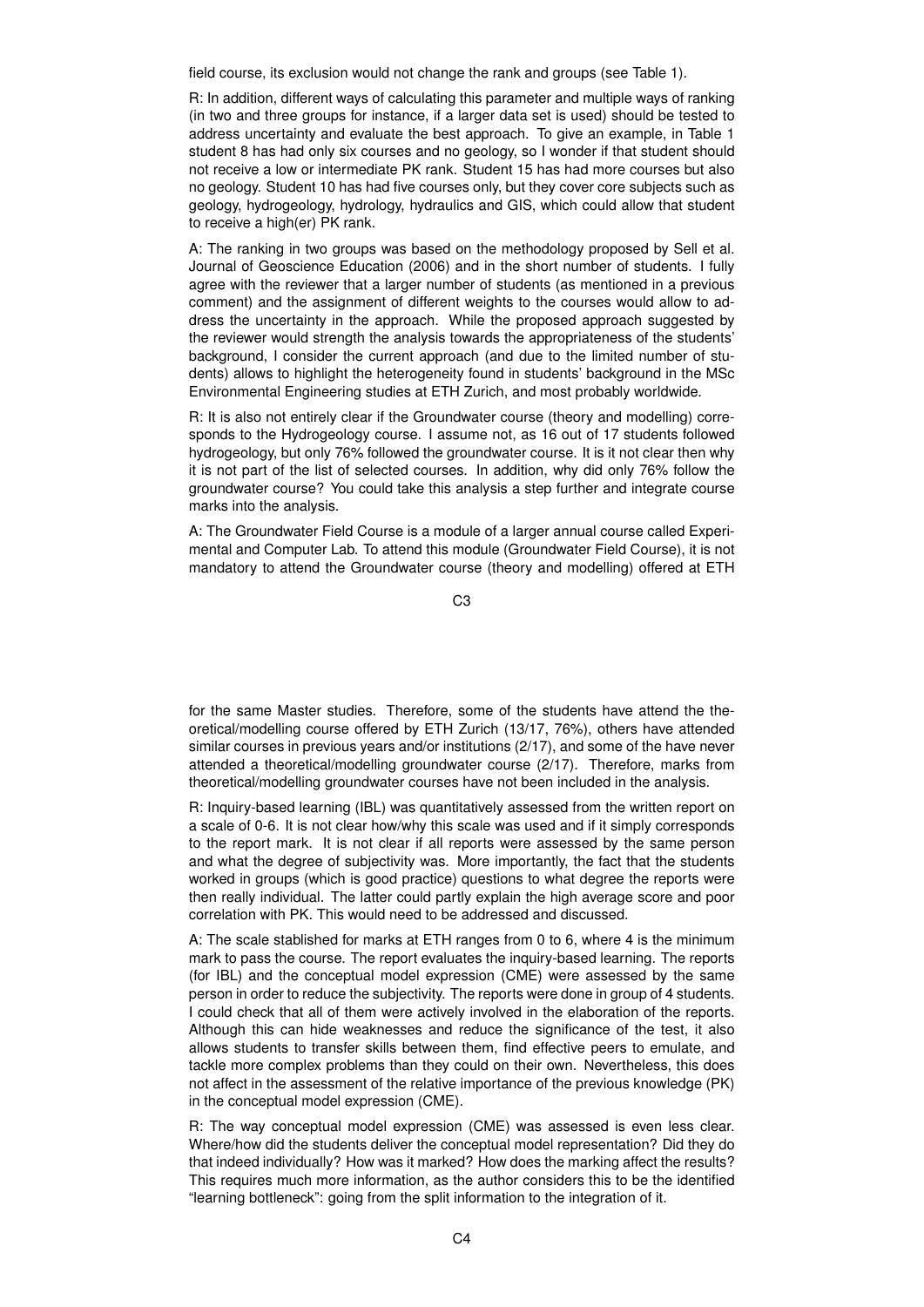A: Each student's performance at conceptual model expression (CME) was quantitatively evaluated from the conceptual model representation [0-6]. This consisted in an individual exam in which the students, with the information collected, had to elaborate a drawing (either 2D or 3D) indicating with arrows direction and magnitude of the main flow components (including recharge, evaporation, regional groundwater flow, connection between aquifers, relation river-aquifers) and indicate from which compartment each individual experiment was providing information (Table 2). The evaluation of the students' performance in the CME exams includes as main criteria the number of how many flow components and correct direction were included, and the appropriate spatial location of the individual experiments.

R: To be able to further evaluate the identified "learning bottleneck" we also need to look at the fieldwork itself. The 5-day fieldwork described is indeed good for the students to increase their inquiry-based learning capabilities. However, fieldwork is done at the plot scale, and nothing is mentioned about its upscaling to the aquifer scale. This is odd, as conceptual hydrogeological models need to integrate the flow system concept, and include recharge, (intermediate) flow and discharge zones, which you are unable to find at the plot scale. Therefore, additional fieldwork or field excursions would be needed to help improve the understanding of conceptual model representation, which is not taken into account in the study.

A: We work with the students at the scale of an experimental site: an alluvial aquifer that includes a set of wells, a marked connection with a river, and different land covers (forest and agricultural soils). In this site it is possible to infer the flow system concept due to the superposition of aquifers, the marked regional flow and the connection with the existing river. The conceptual model, as intended in this course, was established by students (i.e., conceptual model expression, CME) for the experimental site. A conceptual model can also be stablished for an experimental site, or even smaller systems. However, I agree that cover a large extension could help for better understanding of hydrogeological conceptual models.

C5

R: I do not fully agree with the interpretation of the results in Table 4. The low coefficients of determination (which need to be added to the table) indeed indicate weak or no correlation, but the author then suggests this could be because the correlation is nonlinear. However, the groups of 11 and 6 students are just too small to be able to come to significant conclusions, even if  $p < 0.05$  (not clear in the table). In any case it is important to show the correlations in graphs, as visual inspection allows to understand the role of outliers on the correlation coefficient (or coefficient of determination).

A: I guess reviewer referrers to Table 5. Regression analysis between the variables IBL (inquiry-based learning) and CME (conceptual model expression) for the two PK (prior knowledge) groups: high (filled triangles) and its linear regression trend (continuous line); low (empty squares) and its linear regression trend (dashed line), is shown in the attached figure 1.

R: It would further be important to see/discuss if support can be found for the statement that "when approached with a conceptual model, students may extract only those elements they consider relevant and incorporate them to their mental model, resulting in a mental model that differ from the conceptual model presented". This could be done by having students draw and explain conceptual models at different stages in their academic career, starting when they first arrive at the programme. I do believe that the more we explain and describe conceptual models, with drawings, simulations and animations, the more the students can start to correct their own mental models on groundwater flow systems.

A: This is a hypothesis formulated and studied by other authors e.g., Greca and Moreira (2000). It is extremely difficult to evaluate which elements students consider relevant and which ones they incorporate to their mental models. The evaluation of the students' conceptual model at different stages of their career is beyond the purpose of this study. I fully agree that this approach sounds the most suitable to evaluate the evolution of their mental model on groundwater systems. This aspect is mentioned in the concluding remarks. The evaluation at different career stages will be included in